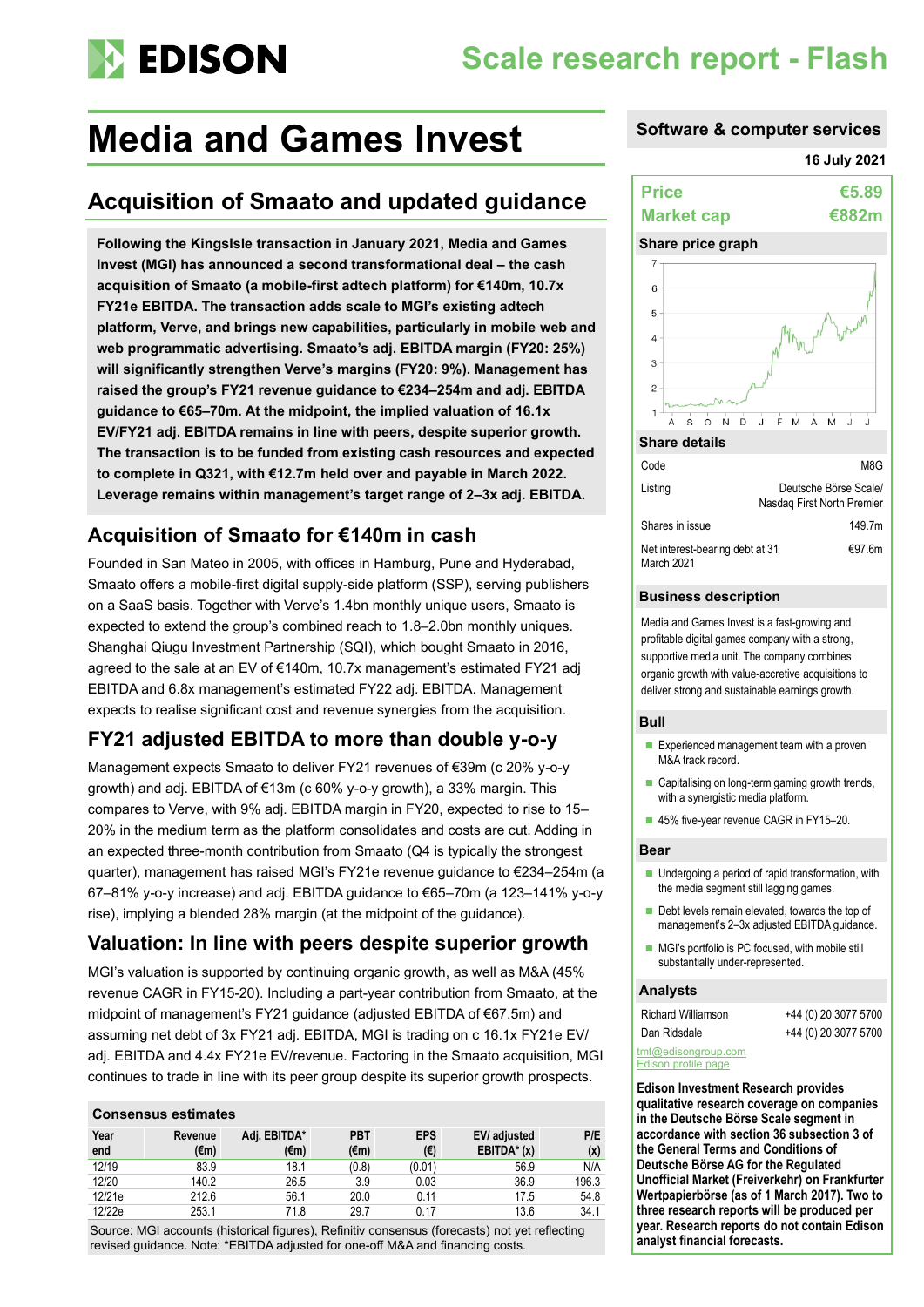

#### **General disclaimer and copyright**

This report has been commissioned by Media and Games Invest and prepared and issued by Edison, in consideration of a fee payable by Media and Games Invest. Edison Investment Research standard fees are £49,500 pa for the production and broad dissemination of a detailed note (Outlook) following by regular (typically quarterly) update notes. Fees are paid upfront in cash without recourse. Edison may seek additional fees for the provision of roadshows and related IR services for the client but does not get remunerated for any investment banking services. We never take payment in stock, options or warrants for any of our services

Accuracy of content: All information used in the publication of this report has been compiled from publicly available sources that are believed to be reliable, however we do not guarantee the accuracy or completeness of this report and have not sought for this information to be independently verified. Opinions contained in this report represent those of the research department of Edison at the time of publication. Forward-looking informat or statements in this report contain information that is based on assumptions, forecasts of future results, estimates of amounts not yet determinable, and therefore involve known and unknown risks, uncertainties and other factors which may cause the actual results, performance or achievements of their subject matter to be materially different from current expectations.

Exclusion of Liability: To the fullest extent allowed by law. Edison shall not be liable for any direct, indirect or consequential losses, loss of profits, damages, costs or expenses incurred or suffered by you arising out connection with the access to, use of or reliance on any information contained on this note

No personalised advice: The information that we provide should not be construed in any manner whatsoever as, personalised advice. Also, the information provided by us should not be construed by any subscriber or prospective subscriber as Edison's solicitation to effect, or attempt to effect, any transaction in a security. The securities described in the report may not be eligible for sale in all jurisdictions or to certain categor investors.

Investment in securities mentioned: Edison has a restrictive policy relating to personal dealing and conflicts of interest. Edison Group does not conduct any investment business and, accordingly, does not itself hold any positions in the securities mentioned in this report. However, the respective directors, officers, employees and contractors of Edison may have a position in any or related securities mentioned in this report, subject to Edison's policies on personal dealing and conflicts of interest.

Copyright: Copyright 2021 Edison Investment Research Limited (Edison).

#### **Australia**

Edison Investment Research Pty Ltd (Edison AU) is the Australian subsidiary of Edison. Edison AU is a Corporate Authorised Representative (1252501) of Crown Wealth Group Pty Ltd who holds an Australian Financial Services Licence (Number: 494274). This research is issued in Australia by Edison AU and any access to it, is intended only for "wholesale clients" within the meaning of the Corporations Act 2001 of Australia. Any advice given by Edison AU is general advice only and does not take into account your personal circumstances, needs or objectives. You should, before acting on this advice, consider the appropriateness of the advice, having regard to your objectives, financial situation and needs. If our advice relates to the acquisition, or possible acquisition, of a particular financial product you should read any relevant Product Disclosure Statement or like instrument.

#### **New Zealand**

The research in this document is intended for New Zealand resident professional financial advisers or brokers (for use in their roles as financial advisers or brokers) and habitual investors who are "wholesale clients" for purpose of the Financial Advisers Act 2008 (FAA) (as described in sections 5(c) (1)(a), (b) and (c) of the FAA). This is not a solicitation or inducement to buy, sell, subscribe, or underwrite any securities mentioned or i topic of this document. For the purpose of the FAA, the content of this report is of a general nature, is intended as a source of general information only and is not intended to constitute a recommendation or opinion in relation to acquiring or disposing (including refraining from acquiring or disposing) of securities. The distribution of this document is not a "personalised service" and, to the extent that it contains any financial advic an investment decision.

#### **United Kingdom**

This document is prepared and provided by Edison for information purposes only and should not be construed as an offer or solicitation for investment in any securities mentioned or in the topic of this document. A<br>marketin prohibition on dealing ahead of the dissemination of investment research.

This Communication is being distributed in the United Kingdom and is directed only at (i) persons having professional experience in matters relating to investments, i.e. investment professionals within the meaning of Artic of the FPO and (iii) persons to whom it is otherwise lawful to distribute it. The investment or investment activity to which this document relates is available only to such persons. It is not intended that this document be distributed or passed on, directly or indirectly, to any other class of persons and in any event and under no circumstances should persons of any other description rely on or act upon the contents of this document.

This Communication is being supplied to you solely for your information and may not be reproduced by, further distributed to or published in whole or in part by, any other person.

#### **United States**